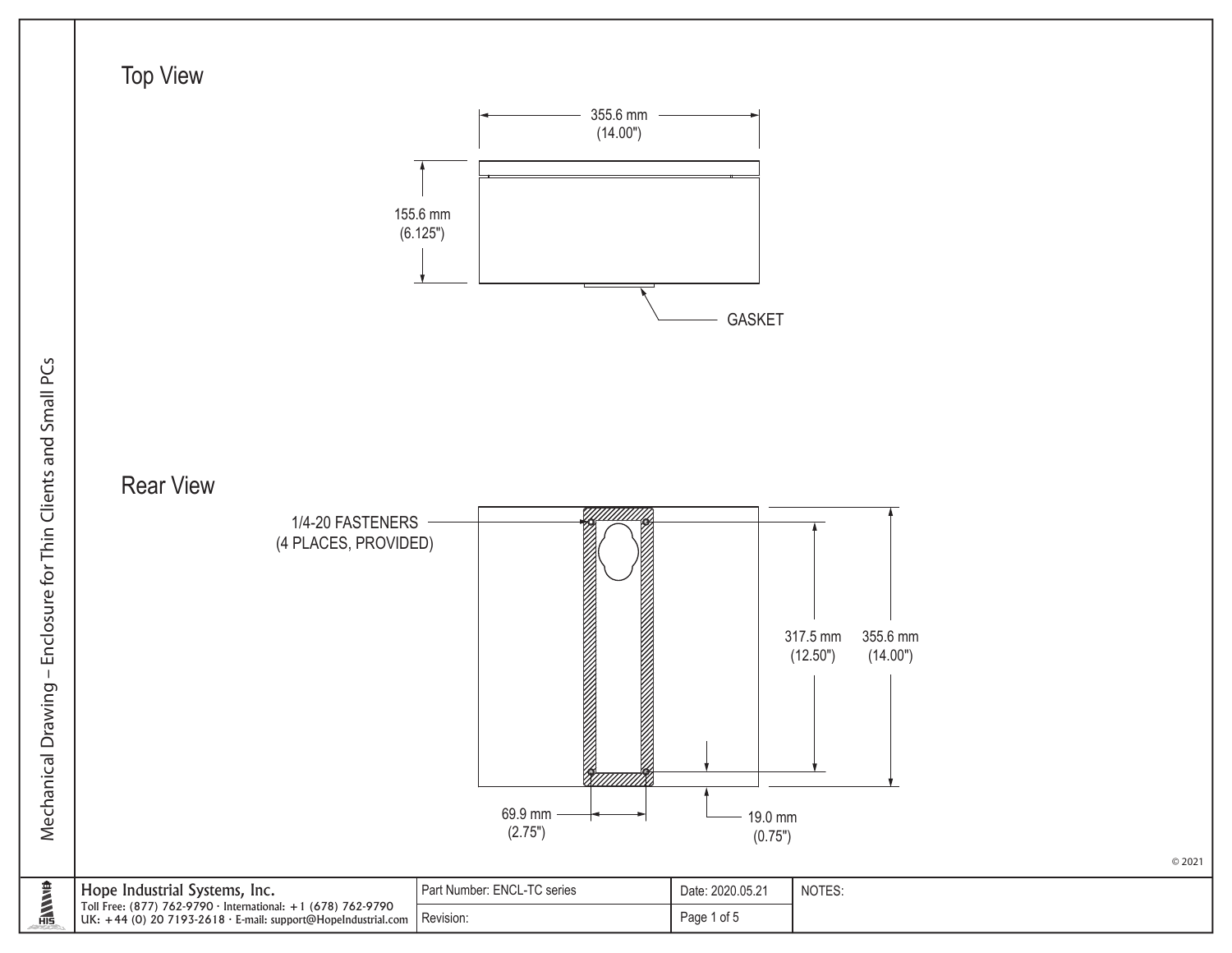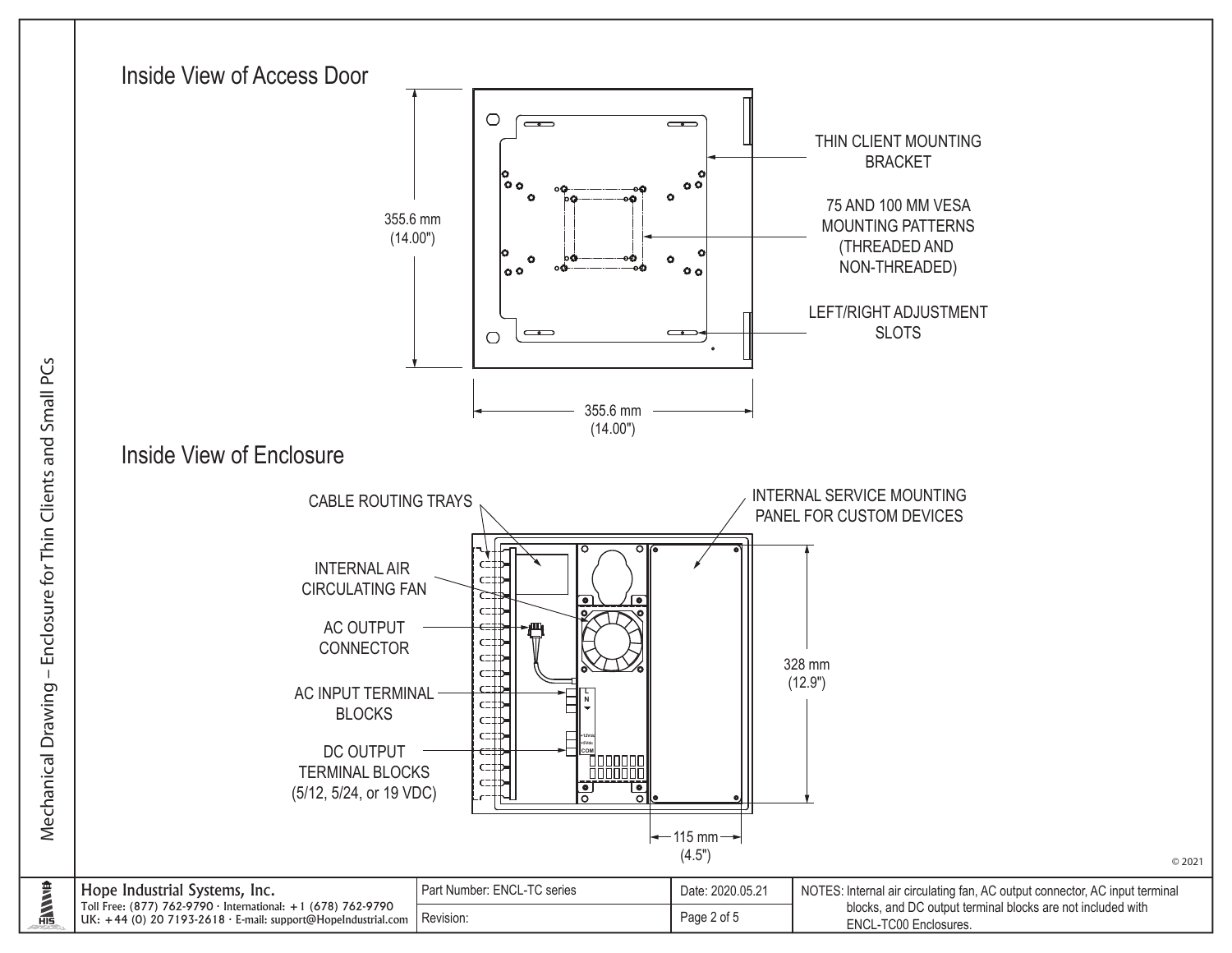

Mechanical Drawing - Enclosure for Thin Clients and Small PCs Mechanical Drawing – Enclosure for Thin Clients and Small PCs

**ENVIRE**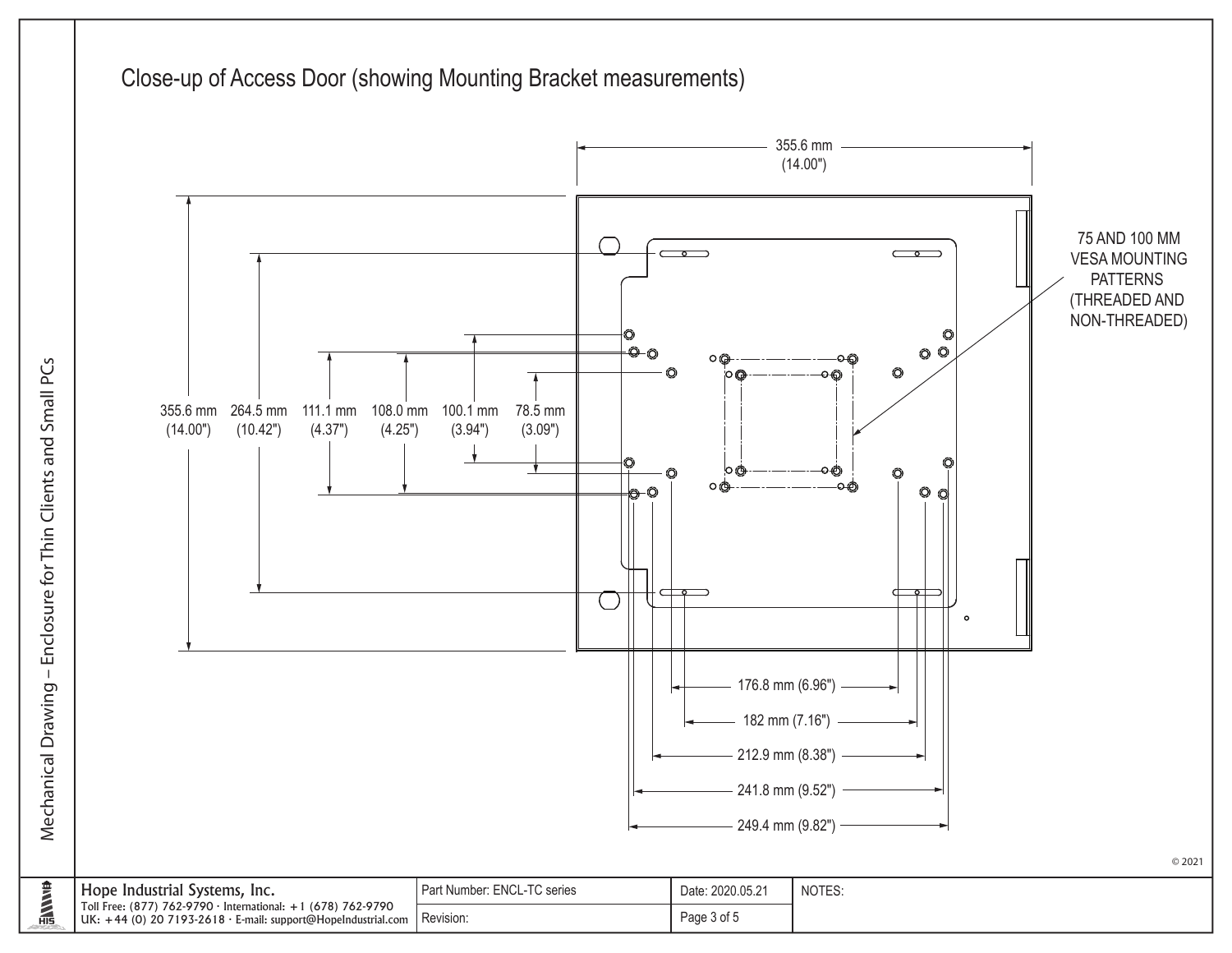## WALL MOUNTING BRACKET